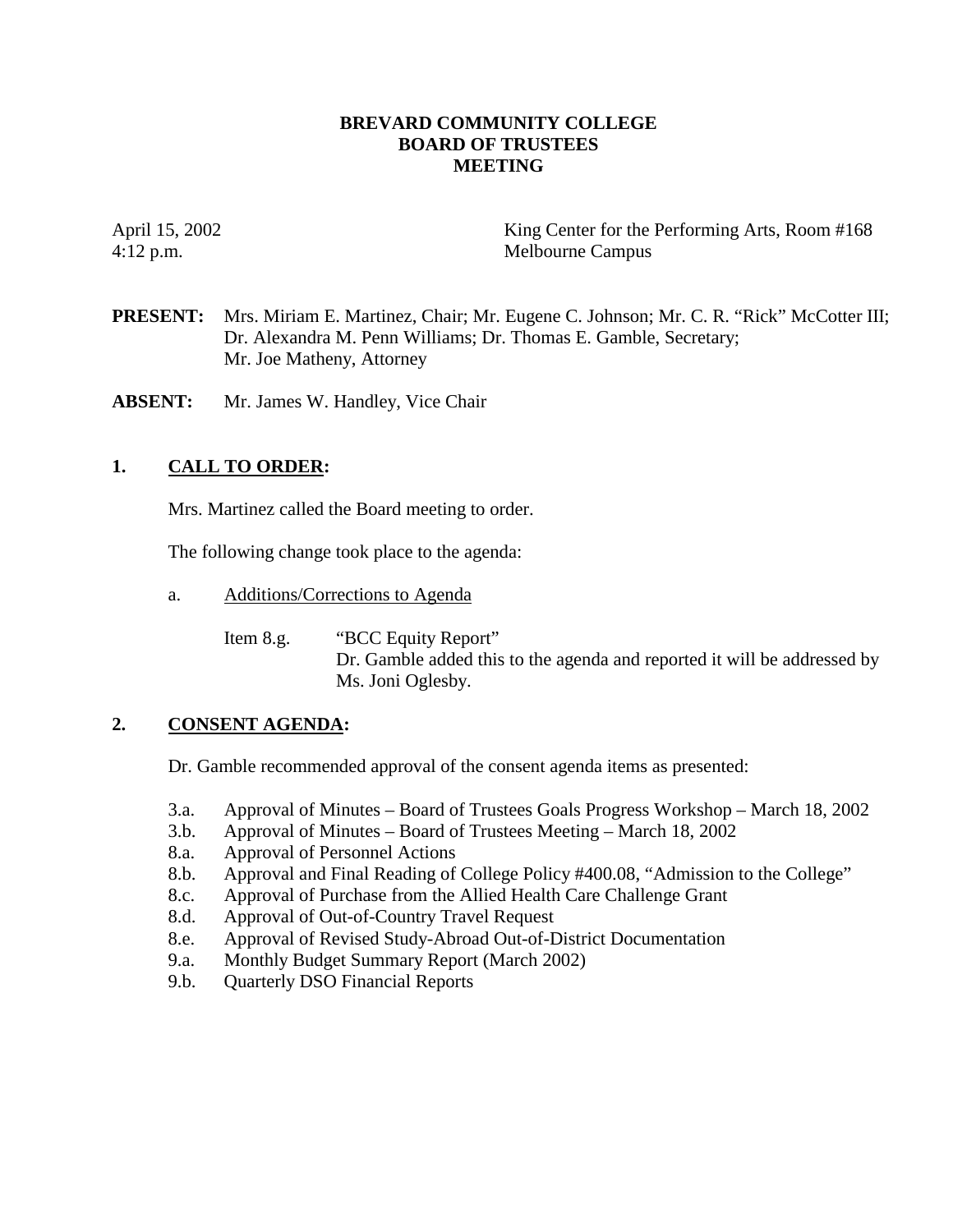Board of Trustees Meeting April 15, 2002  $Page - 2 -$ 

> Mr. Johnson moved approval of the consent agenda items. Dr. Penn Williams seconded the motion. All those voting in favor of the motion – Johnson, McCotter, Martinez, and Penn Williams; opposed – none. Motion unanimously approved.

# **3. APPROVAL OF THE OFFICIAL MINUTES OF PREVIOUS MEETINGS:**

a. Minutes – Board of Trustees Goals Progress Workshop – March 18, 2002

Approved – consent agenda.

b. Minutes – Board of Trustees Meeting – March 18, 2002

Approved – consent agenda.

# **4. COMMUNICATIONS:**

a. Presentation on the Small Business Development Center – Dr. Kaliszeski/Ms. Peake

Dr. Mike Kaliszeski, Melbourne Campus President, introduced Ms. Vicky Peake, Director of BCC's Small Business Development Center and supervisor of the Melbourne Campus Community and Professional Education Program. Ms. Peake gave a report on the Small Business Development Center.

### **5. CITIZEN'S PRESENTATION:**

a. Ms. Amy Rieger, President of United Faculty of Florida (UFF)

Ms. Amy Rieger, President of United Faculty of Florida (UFF), reported on some concerns on behalf of the Union Executive Committee, and spoke to the issue of "Academic Freedom."

b. Mr. Arlan Ropp, Former BCC Instructor

Mr. Arlan Ropp, former BCC instructor, spoke on behalf of faculty and staff members, who are in opposition to the release of Mr. Robert Hatch, from employment at BCC.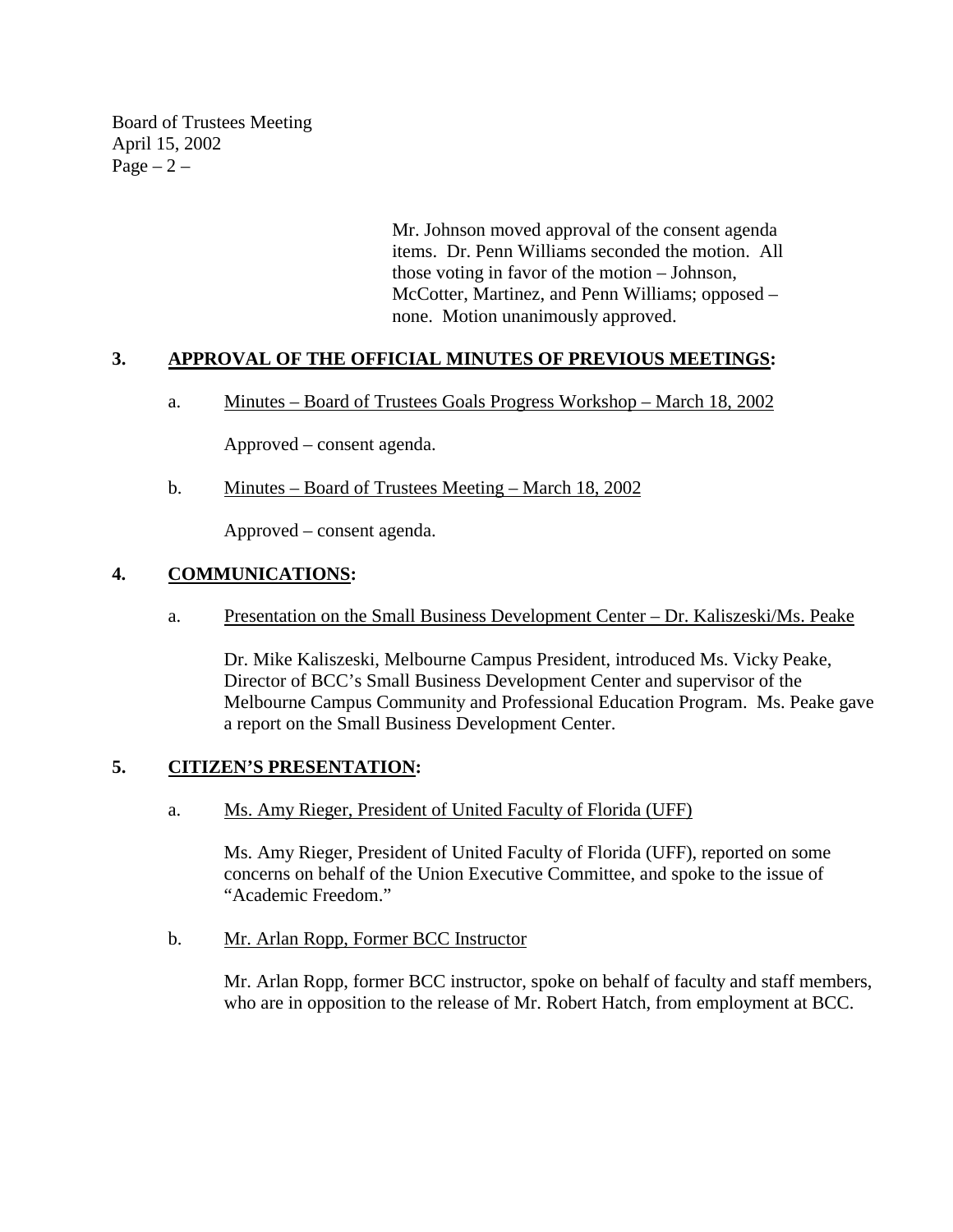Board of Trustees Meeting April 15, 2002 Page  $-3-$ 

### c. Mr. Ricardo Rangel, BCC Student

Mr. Ricardo Rangel, BCC student leader on the Melbourne Campus, expressed his support of the athletic programs. Dr. Gamble suggested Mr. Rangel meet with Dr. Judy Bilsky, Associate Vice President of Educational Services, after the Board meeting.

### d. Ms. Robin Flynn, Mr. J. J. Curtis, and Mr. Ryan Shanahan, BCC Students

Ms. Robin Flynn, Mr. J. J. Curtis, and Mr. Ryan Shanahan, BCC students, spoke of their support of Mr. Robert Hatch.

# **6. CONSTRUCTION AND DEVELOPMENT:**

## a. Approval of Final Plans – WBCC-TV/Administration Building, Cocoa Campus – Mr. Little (Addendum)

Mr. Al Little, Vice President for Finance and Administrative Services, reported the Administration, working with Rood & Zwick Architects, has completed design work on renovations for the WBCC-TV studio and the Administration Building. The two renovations are being combined to save project administration costs. The WBCC-TV renovation includes equipment to facilitate a switch to the digital transmission as required by the federal government. The renovation includes a new production studio and related staging areas. WBCC-TV's presence, in the Roger W. Dobson Building, will be expanded, and space will be included for the Virtual Campus as well as a future conferencing area. The Administration Building renovation features the removal of the sky lights and the installation of a new drop ceiling and lighting for the lobby. Dr. Gamble recommended approval of the final plans for the WBCC-TV and the Administration Building renovations.

> Mr. Johnson moved approval of the final plans for the WBCC-TV and the Administration Building renovations. Mr. McCotter seconded the motion. All those voting in favor of the motion – Johnson, McCotter, Martinez, and Penn Williams; opposed – none. Motion unanimously approved.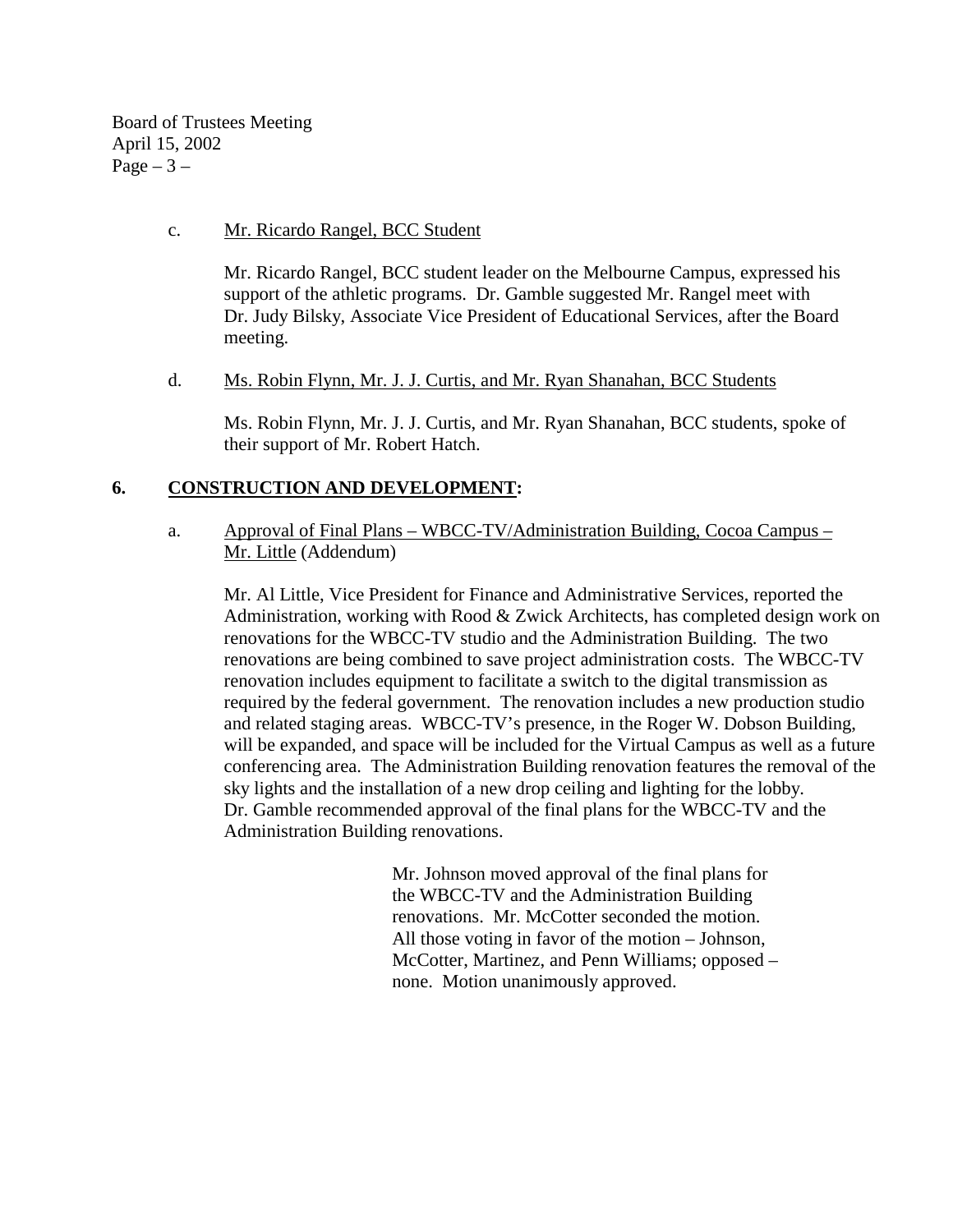Board of Trustees Meeting April 15, 2002  $Page-4$  –

## b. Approval of Guaranteed Maximum Price – Palm Bay Aquatic Center – Mr. Little (Addendum)

Mr. Little reported the college has worked in cooperation, with Brevard County, Brevard County School Board, and the City of Palm Bay, to negotiate a guaranteed maximum price for the aquatic center in Palm Bay. BCC has worked with Weller Pool Constructors Inc., who is the construction manager for the project. The guaranteed maximum price constitutes the maximum dollars that BCC will spend for the completion of the design project. The guaranteed maximum price for the aquatic center is \$1,578,160, which falls within the budget restraints for the project. Mr. Little reported the continued financial support of Brevard County and the Brevard County Parks and Recreation Department, has allowed this project to continue up to this point. Mr. Little reminded the Board, that BCC has no college funds in this project and that the pool will be completely maintained by the County, except for lawn maintenance. Mr. Little reported that with Board approval, BCC is prepared to commence construction as soon as St. Johns River Water Management District is satisfied with the mitigation. Dr. Gamble recommended approval of the guaranteed maximum price of the Palm Bay Aquatic Center.

> Mr. McCotter moved approval of the guaranteed maximum price of the Palm Bay Aquatic Center. Mr. Johnson seconded the motion. All those voting in favor of the motion – Johnson, McCotter, Martinez, and Penn Williams; opposed – none. Motion unanimously approved.

### c. Approval of Guaranteed Maximum Price – Bldg. #1, Titusville Campus – Mr. Little (Addendum)

Mr. Little reported, that in February, the Board approved the first amendment for the H. J. High contract, for demolition and roofing work to commence on the Titusville Campus Building #1. He reported on the fire that broke out in Building #1 on the Titusville Campus and reported there was very little damage. BCC has the full cooperation of the contractor's insurer. The guaranteed maximum price for the contract, including work already approved, is \$3,002,024. Mr. Little reported this amendment, after deducting the cost previously approved, totals \$2,372,302. This amount will fall within the budget for the renovation. Dr. Gamble recommended approval of the guaranteed maximum price for the Building #1, Titusville Campus renovation.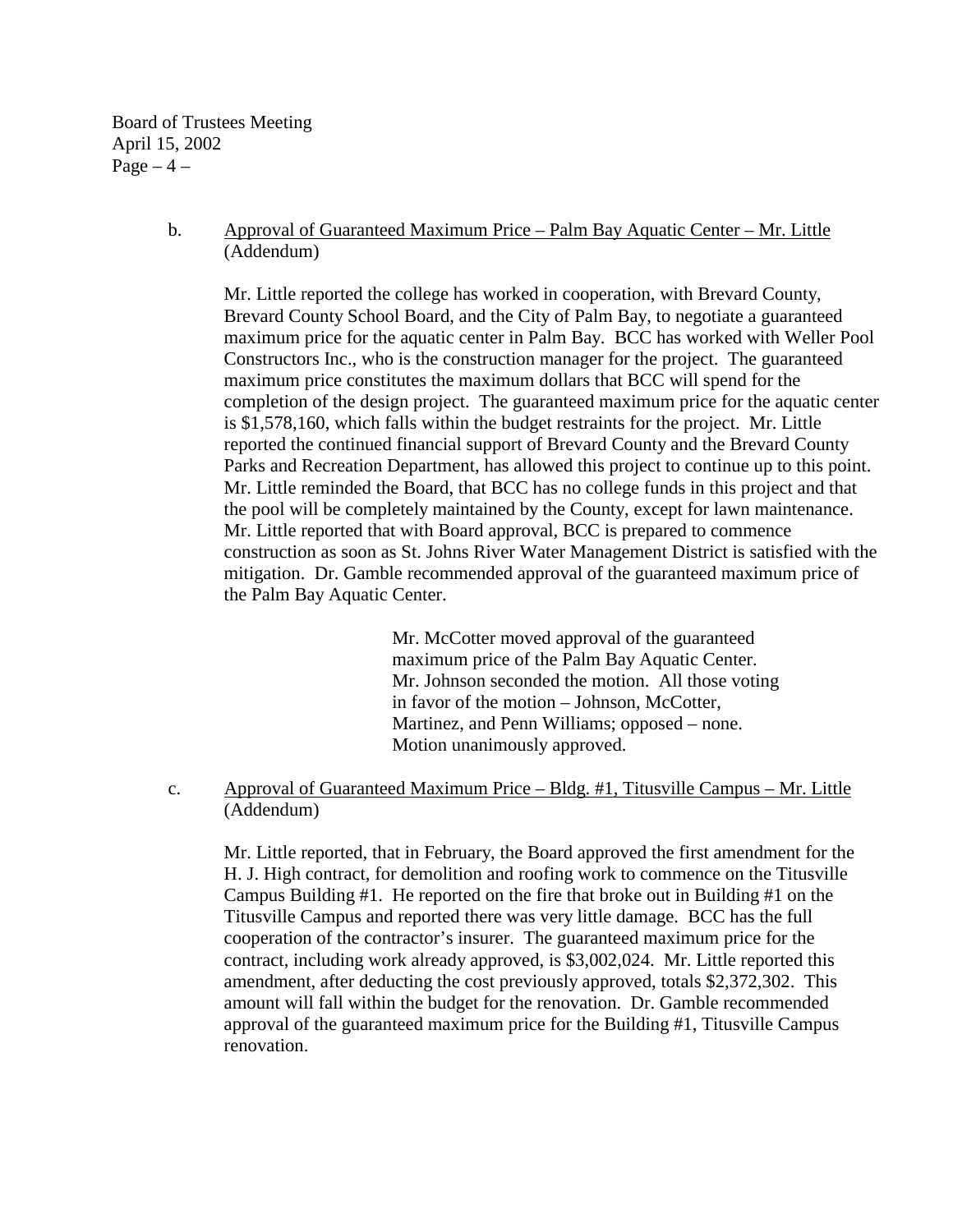Board of Trustees Meeting April 15, 2002 Page  $-5-$ 

> Mr. Johnson moved approval of the guaranteed maximum price for the Building #1, Titusville Campus renovation. Dr. Penn Williams seconded the motion. All those voting in favor of the motion – Johnson, McCotter, Martinez, and Penn Williams; opposed – none. Motion unanimously approved.

d. Approval of Guaranteed Maximum Price – WBCC-TV/Administration Building, Cocoa Campus – Mr. Little – (Addendum)

Mr. Little reported BCC negotiated with A. D. Morgan, the construction manager, to develop a guaranteed maximum price for the WBCC-TV/Administration Building renovations, is \$3,178,309.72, and falls within the BCC budget for the project. Dr. Gamble recommended approval of the guaranteed maximum price for the WBCC-TV and the Administration Building renovations.

> Mr. Johnson moved approval of the guaranteed maximum price for the WBCC-TV and the Administration Building renovations. Dr. Penn Williams seconded the motion. All those voting in favor of the motion – Johnson, McCotter, Martinez, and Penn Williams; opposed – none. Motion unanimously approved.

# **7. OLD BUSINESS:**

a. Report on Pending Legal Actions – Mr. Matheny (Addendum)

Mr. Joe Matheny, attorney, reported Quality Maintenance and Repair was low bidder on the heating and air conditioning piping boiler room, for the Palm Bay Campus. BCC negotiated a settlement for the Board of Trustees to approve. Mr. Matheny recommended, to the Board, that BCC release \$100,000 of the \$167,664.88 retainage, in full settlement with Surety and the contractor. Dr. Gamble reported he felt this was a fair settlement under the terms of the original agreement and recommended proceeding.

> Mr. McCotter moved approval of the release of \$100,000 of the retainage to Quality Maintenance and Repair as final settlement. Mr. Johnson seconded the motion. All those voting in favor of the motion – Johnson, McCotter, Martinez, and Penn Williams; opposed – none. Motion unanimously approved.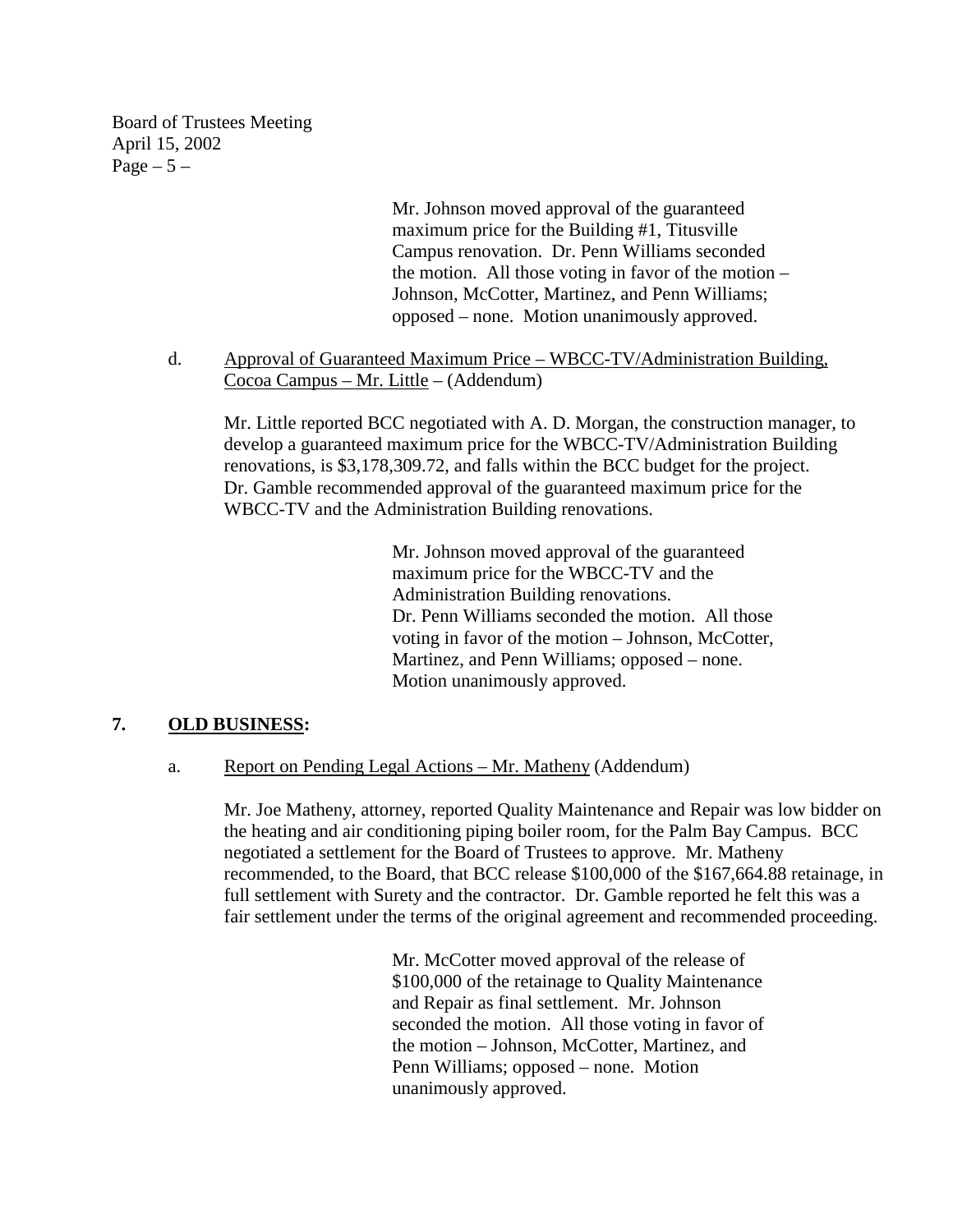Board of Trustees Meeting April 15, 2002 Page  $-6$  –

#### b. Report on Andy Hament, Attorney

 Mr. Matheny reported Mr. Andy Hament, attorney, is leaving the firm of Holland & Knight and to join Gray Harris in Melbourne. Mr. Matheny reported as the college Board can hire or terminate any attorney it desires, at any time. BCC is recommending the college continue Mr. Hament as labor attorney to conduct the labor union negotiations and other labor union related matters. Mr. Matheny reported Holland and Knight has conducted a considerable amount of educational programs for BCC and Mr. Hament has committed himself to continue those programs if Holland and Knight discontinues them. Mr. Matheny reported Holland and Knight's contract expires next month. The recommendation is to not terminate the services of Holland and Knight in line with the annual agreement for services. Dr. Gamble reported Mr. Hament is the only local recognized human resources attorney in Brevard County, of any stature. Dr. Gamble reported it would be to BCC's advantage to continue working with Mr. Hament for human resources legal services.

> Mr. Johnson moved approval to continue Mr. Hament as the labor attorney for BCC. Dr. Penn Williams asked for qualifiers to be placed on the motion. Mr. Johnson retracted his motion.

Dr. Penn Williams moved approval of engaging Mr. Andy Hament's services, individually, and not the overall services of Gray Harris for human resources purposes, through June 30, 2002. Mr. Johnson seconded the motion. All those voting in favor of the motion – Johnson, McCotter, Martinez, and Penn Williams; opposed – none. Motion unanimously approved.

Mrs. Martinez suggested that Mr. Matheny prepare a summary of attorney utilization for the Board to review as part of the package for the next Board meeting. She suggested a summary showing how many matters he has covered and how many matters Holland and Knight has covered, the nature of the matters, and the price associated with each. She also suggested including the services that were offered at no cost. Dr. Gamble suggested contacting the attorney firms that applied last time, and Holland and Knight, asking them for their promotional materials. The Board can look at those and decide whether or not to go through a formal RFP process or whether they are satisfied with what has been presented. Dr. Gamble reported he would provide to the Board the old RFP, which will give the details of what was asked for last time, and the current information from each of the firms, including Gray Harris. Mr. Matheny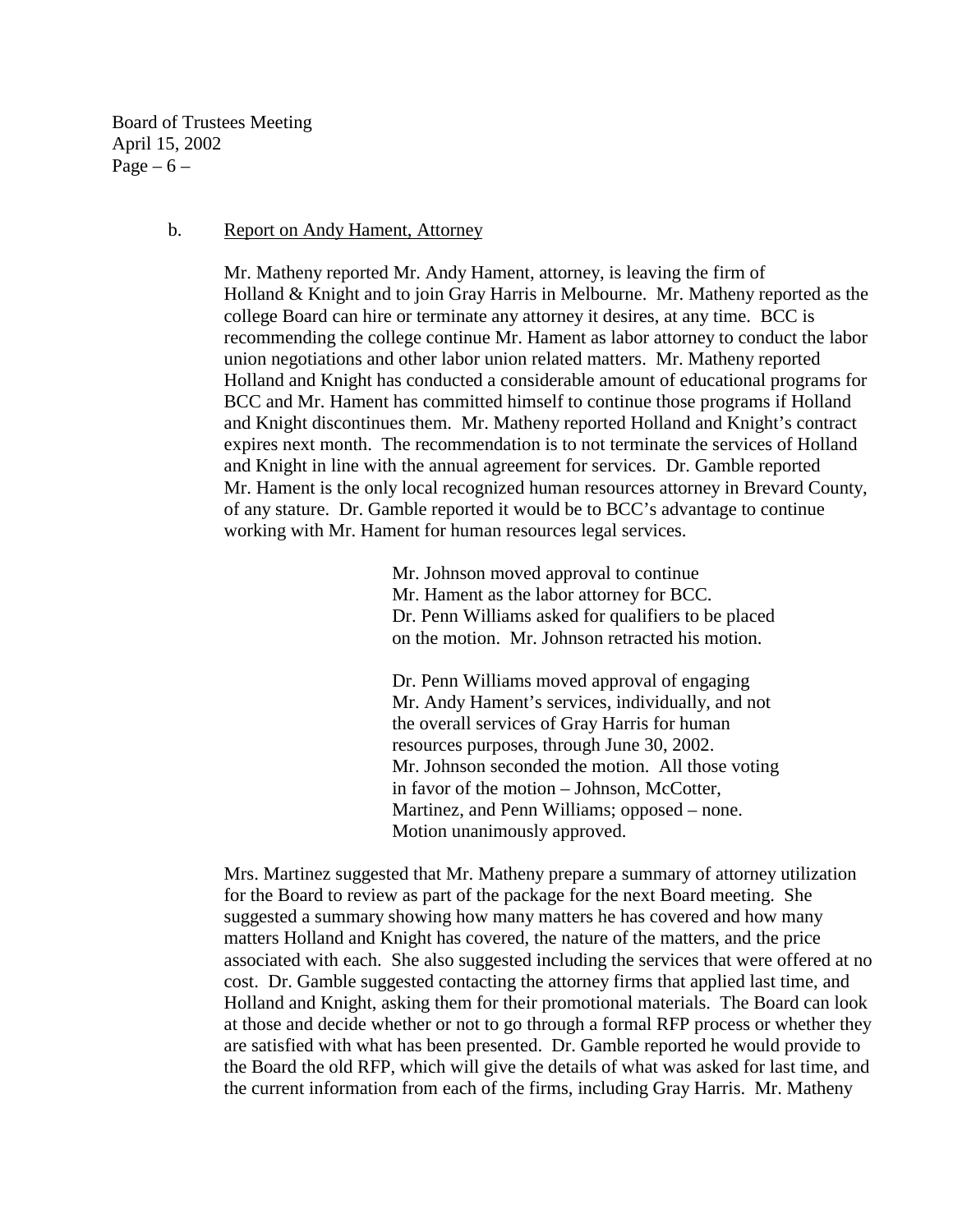Board of Trustees Meeting April 15, 2002 Page  $-7$  –

> reported he would provide the Board information as to the number of hours and the funds expended by the college attorneys during the last year.

Mr. Matheny reported the WBCC-TV tower agreements and Cocoa stormwater/sports stadium agreement are all progressing along and should be ready for the Board's consideration at the May 2002 meeting.

# **8. NEW BUSINESS:**

a. Approval of Personnel Actions – Ms. Oglesby (Addendum)

Approved – consent agenda.

b. Approval and Final Reading of College Policy #400.08, "Admission to the College" – Dr. Bilsky (Addendum)

Approved – consent agenda.

c. Approval of Purchase from the Allied Health Care Challenge Grant – Dr. Fettrow (Addendum)

Approved – consent agenda.

d. Approval of Out-of-Country Travel Request – Mr. Billings (Addendum)

Approved – consent agenda.

e. Approval of Revised Study-Abroad Out-of-District Documentation – Dr. Spraggs (Addendum)

Approved – consent agenda.

f. Request for Board Meeting Agenda Items – Board Members

Dr. Penn Williams asked for a report on the Florida Bright Futures Scholarship Program and the state audit. Mrs. Martinez asked for a report of the outcome of the King Center Workshop.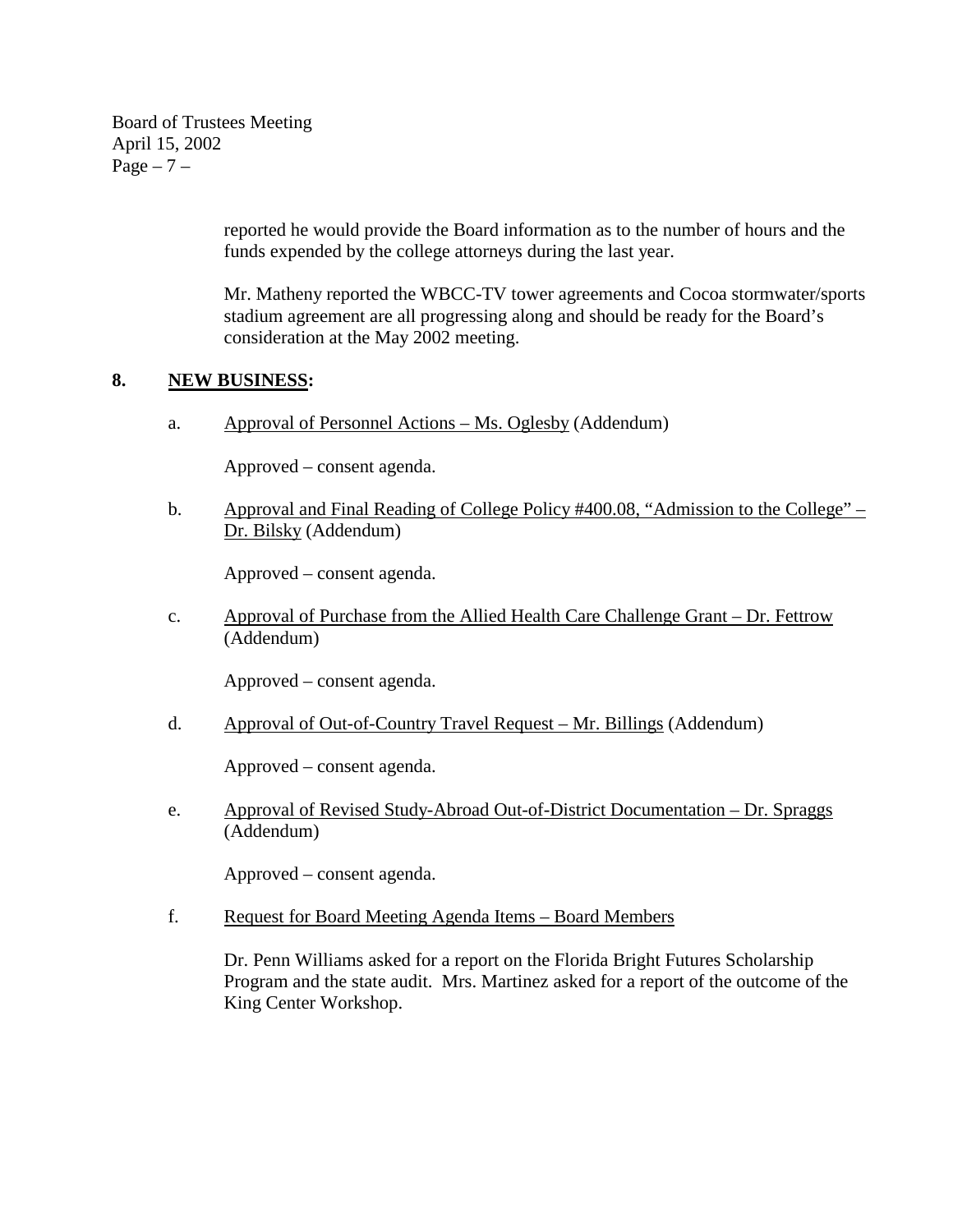Board of Trustees Meeting April 15, 2002  $Page - 8 -$ 

## g. BCC Equity Report – Ms. Oglesby (Addendum)

Ms. Oglesby reported that each year, BCC, along with other institutions of higher learning, provides the State of Florida an equity report. The equity focus for 2001-2002 is the reduction in the race or ethnic gap in Associate of Arts degrees awarded by the community or junior colleges. Ms. Oglesby gave a report of the BCC statistics of the equity report.

Mrs. Martinez reported the Board would like to see a graphical analysis of the salary curves to see the distribution BCC has in all categories.

Dr. Gamble reported the deadline for the equity report is May 1, 2002, and he asked the Board to approve the report with the understanding that there will be some final adjustments. The final report will be provided to the Board.

> Mr. Johnson moved approval of the BCC Equity Report. Dr. Penn Williams seconded the motion. All those voting in favor of the motion – Johnson, McCotter, Martinez, and Penn Williams; opposed – none. Motion unanimously approved.

# **9. FINANCIAL ACTIONS:**

a. Approval of Monthly Budget Summary Report (March 2002) – Mr. Cherry (Addendum)

Approved – consent agenda.

b. Approval of Quarterly DSO Financial Reports – Mr. Cherry (Addendum)

Approved – consent agenda.

c. Approval of Capital Outlay Budget Amendment – 2001-2002 – Mr. Little (Addendum)

 Mr. Little reported a proposed amendment for the 2001-2002 Capital Outlay Budget is being presented to the Board for approval. The amendment brings in an additional \$4.8 million in public education capital outlay funding that was originally scheduled to be appropriated in the 2002-2003 fiscal year. The following projects headline the use of these funds: Re-roofing of the Allied Health Building and the UCF Joint-Use Classroom Building on the Cocoa Campus; increasing the scope of work on the Cocoa Campus perimeter renovation by \$500,000; renovation work in the Cocoa Technical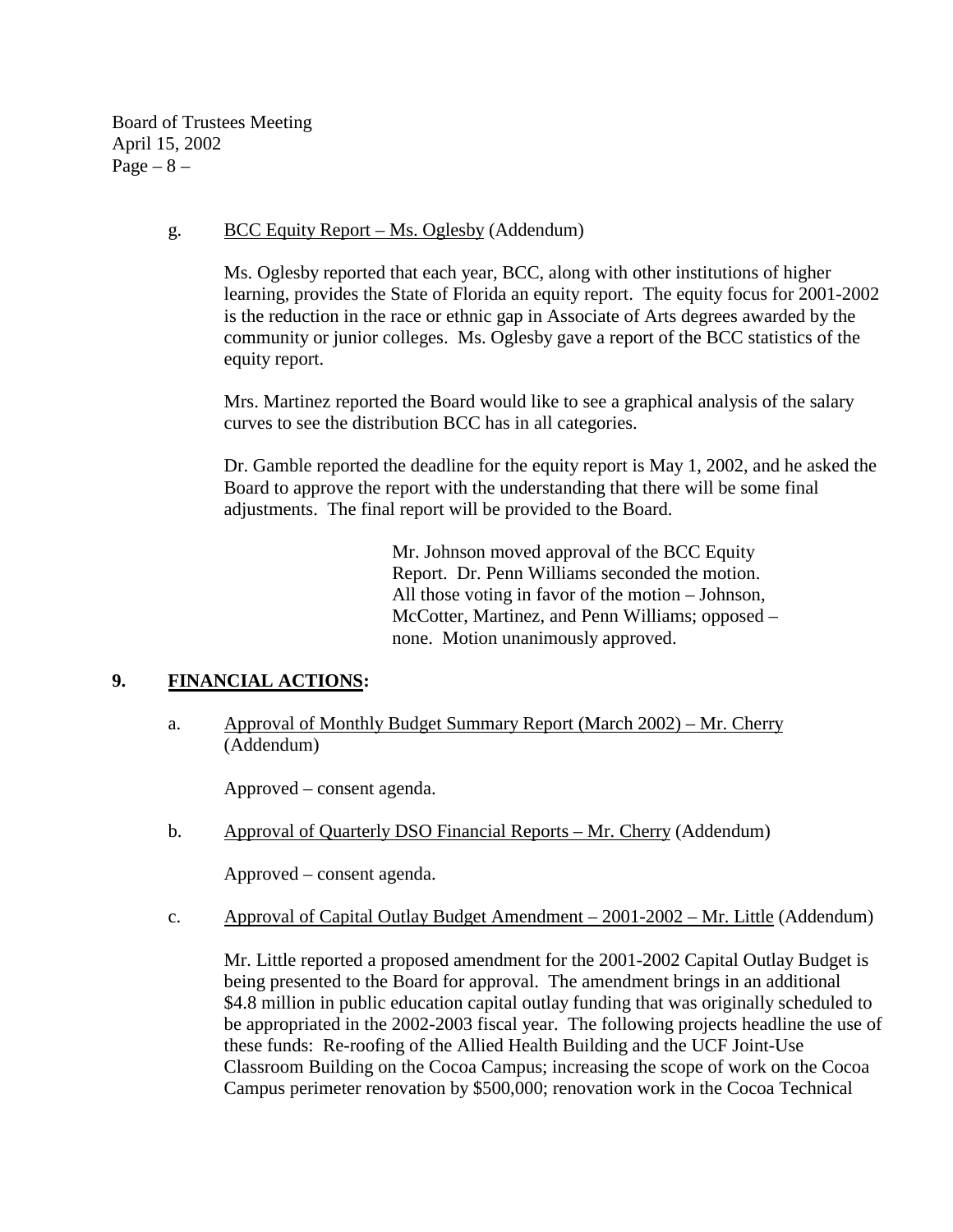Board of Trustees Meeting April 15, 2002 Page  $-9-$ 

> Building (Bldg. #17), to house Allied Health programs; completion of the Titusville renovation, including equipment and limited work in the student services location; district-wide irrigation and planting master plan; and the laboratory renovation in the Melbourne Campus Science Building. Mr. Little reported, that because this replaces BCC's PECO funding for next year, some funds will be reserved for some minor campus projects, as well as district budgets for air conditioning repair and ADA compliance.

 Mr. Little reported the Legislature ended their session without final agreement on the budget. He reported they are waiting for the May revenue estimating conference before determining how much money there is to allocate. The District Cabinet is scheduled to meet, in May, to discuss budget priorities. Mr. Little reported the Board Budget Workshop will be held on Monday, May 20, 2002, at 3:00 p.m. Dr. Gamble recommended approval of the 2001-2002 Capital Outlay Budget Amendment.

> Mr. Johnson moved approval of the 2001-2002 Capital Outlay Budget Amendment. Mr. McCotter seconded the motion. All those voting in favor of the motion – Johnson, McCotter, Martinez, and Penn Williams; opposed – none. Motion unanimously approved.

# **10. REPORT OF THE DISTRICT PRESIDENT:**

a. Strategic Planning Efforts – Mr. Billings

Dr. Gamble introduced Mr. Frank Billings, Special Assistant to the District President for Institutional Effectiveness and Strategic Management, who reported on BCC's strategic planning efforts. Mr. Billings reported the college administration is responsible for setting the goals and the administrative level employees are responsible for setting the objective strategies. Mr. Billings reported on the implementation schedule. There will be a rough draft of the Strategic Plan available in the Fall. Dr. Gamble reported this will attempt to get BCC in sync with the regular strategic planning effort.

 b. Brevard Community College Serves as Test Site for Harris Security Approach for Protecting Computer Network

Dr. Gamble reported commendations should go to Mr. Claude Russo and the computer employees on the Melbourne Campus for their quick willingness to get involved in the testing operation for computer security. The news has been released, which identifies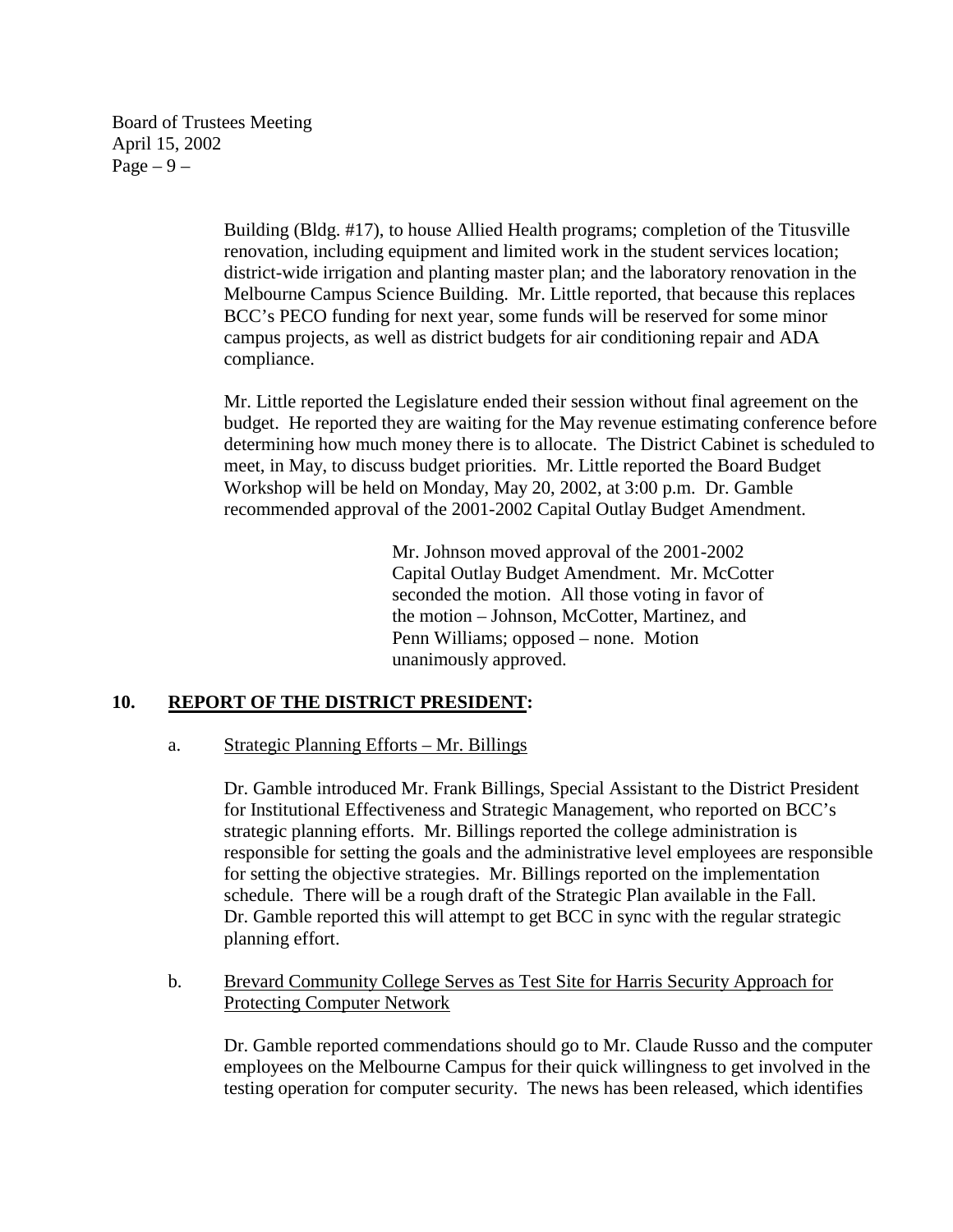Board of Trustees Meeting April 15, 2002 Page  $-10-$ 

> BCC's involvement in developing a new software technology to provide security from hackers and viruses.

## c. BCC Family Picnic

Dr. Gamble reported the BCC Family Picnic is scheduled for April 26, 2002, from 4:00 p.m. until 8:00 p.m., at Fox Lake Park in Titusville. The employee service awards and the STARS awards will be presented in conjunction with the picnic. Dr. Gamble invited the Board to attend.

d. Board Workshop on Policy Governance – April 30 and May 1, 2002

Dr. Gamble reported a special workshop on policy governance has been scheduled for April 30 and May 1, 2002. He reported an Association of Community College Trustees (ACCT) consultant will present information at the workshop.

### e. Ribbon Cutting at the New Aerospace Technology Classroom and Lab

Dr. Gamble reported there will be a ribbon cutting on May 3, 2002, at the new Aerospace Technology Classroom and Lab at the BCC Spaceport Center. He reported Congressman Weldon and Florida House Speaker Feeney will be the speakers.

### f. Spring Graduation Ceremonies

Dr. Gamble reported Spring graduation is scheduled for Saturday, May 18, 2002, at the King Center for the Performing Arts at 4:00 p.m. and 8:00 p.m. He reported the 4:00 p.m. graduation is for Melbourne and Palm Bay Campus students and the 7:00 p.m. graduation is for Cocoa and Titusville Campus students. The Distinguished Alum, is Senator Bill Posey who will be recognized at the 4:00 p.m. graduation.

### g. University of Central Florida Board of Trustees Meeting on the Cocoa Campus

Dr. Gamble reported on Thursday, July 25, 2002, the UCF Board of Trustees will meet on the Cocoa Campus. Dr. Gamble reported once BCC has all of the details, the information will be sent to the BCC Board of Trustees. He announced that prior to the UCF Board meeting, there is an opportunity for BCC to make a brief presentation.